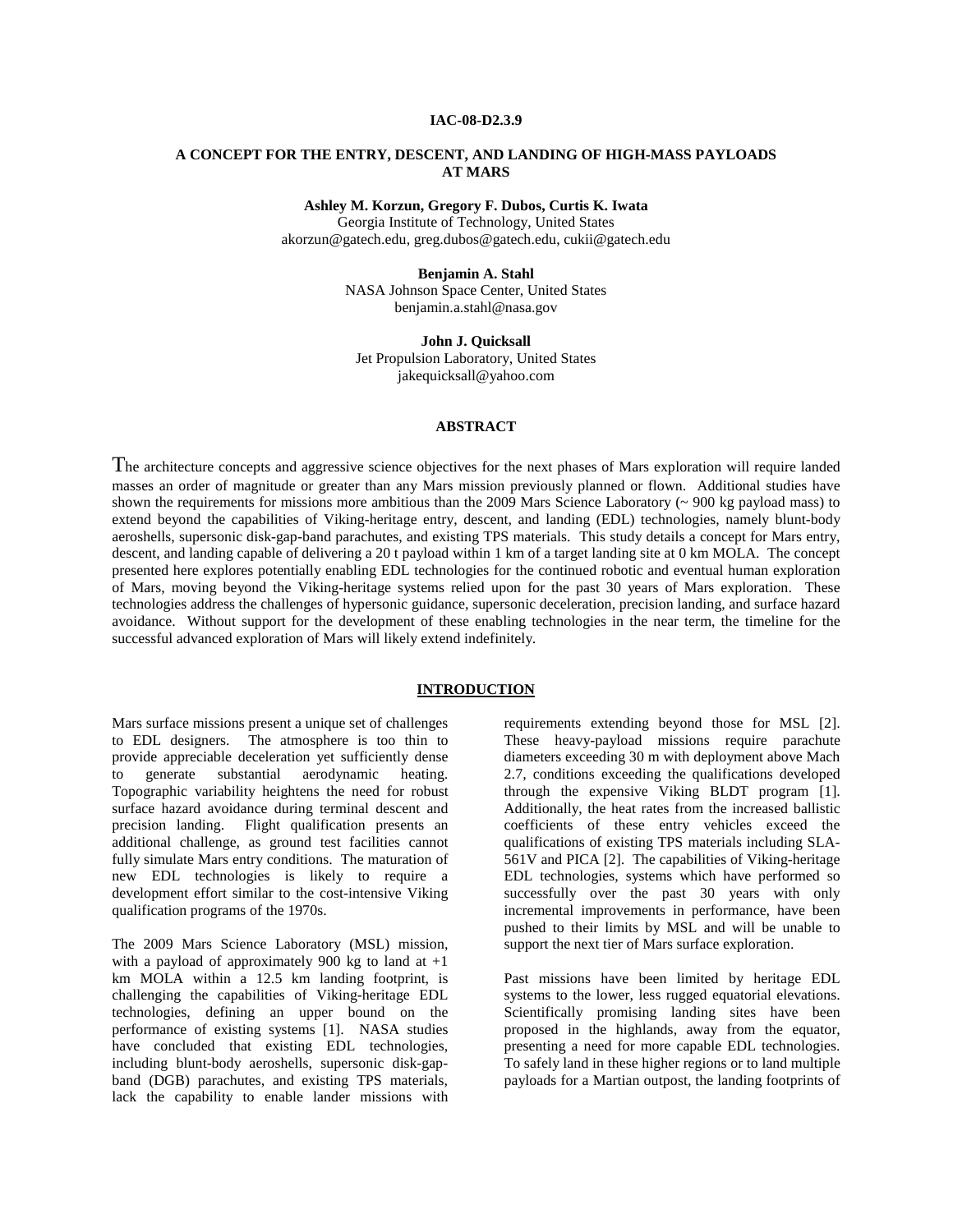these systems must be reduced by at least an order of magnitude from MSL.

This study describes an architecture capable of landing a 20 t payload on Mars at 0 km MOLA in the northern hemisphere, with payload defined as the usable portion of the landed mass. The payload is delivered to within 1 km of a predefined landing site, reaching the target with a minimum 99% probability. The concept presented here focuses on the challenges of the thin, but

## **CHALLENGES OF MARS ENTRY, DESCENT, AND LANDING**

## Atmosphere

The Martian atmosphere presents a unique and complex set of challenges to EDL designers. With only about 1% of the density of Earth's atmosphere, supersonic decelerators are required to slow entering bodies to subsonic terminal descent speeds. However, the atmosphere is still thick enough to generate significant aerodynamic heating, requiring high performance heatshields on entry bodies. Variability of the atmosphere with season, storms, and dust concentrations is difficult to predict and prevents the design of a standard EDL system [1].

#### *Timeline*

The low density of the atmosphere causes entering vehicles to fly the hypersonic portion of their trajectories at lower altitudes, severely limiting the amount of time available to transition from a hypersonic entry vehicle to a subsonic terminal lander. This timeline is challenged further as the desired landing site elevation increases. Thus, for a given ballistic coefficient (ratio of entry mass to hypersonic drag area), there is a maximum elevation that can be reached for a prescribed trajectory. Conversely, for example, a 0 km MOLA landing site elevation constrains the ballistic coefficient to be no greater than  $135 \text{ kg/m}^2$  using Viking-heritage EDL technologies [1].

#### *Heating*

The atmospheric density is sufficient enough to require the entry vehicle to have a forebody TPS, or heatshield. The Viking-heritage TPS material is SLA-561V, a rigid, ablator flown on all 6 successful Mars EDL missions to date. With the increasing ballistic coefficients of future missions, the lower altitudes at which peak deceleration and peak heating occur will demand higher performance TPS.

## Surface Topography

The rugged and variable terrain is an additional challenge to EDL designers. Heritage landing systems including crushable legs and airbags are not tolerant of rocks, craters, sloped ground, or uncertain descent conditions. With the Mars Reconnaissance Orbiter, hazards greater than 0.5 m can now be imaged from appreciable Martian atmosphere, rugged surface topography, extensive cost of developing new EDL technologies, and the inability to fully test in ground facilities. The limitations of Viking-heritage EDL systems are addressed in this study by utilizing technologies currently under development, including aerocapture, inflatable aerodynamic decelerators (IADs), supersonic retropropulsion, and hypersonic and terminal guidance to achieve the given payload and landing accuracy constraints.

orbit, though rocks smaller than this can cause a failed landing attempt. The variable terrain can also fool radar altimetry systems, causing premature deployment of drag devices or initiation of terminal descent too soon. MSL will utilize a skycrane to avoid ground interference from the descent engines, allowing the rover to be placed directly on the surface [1]. This system has no direct heritage, but once flown, the skycrane may be a solution for placing larger payloads directly on the surface with a limited capability for hazard avoidance.

#### Landed Accuracy

With scientifically interesting landing sites predominantly in regions of rocks, craters, and exposed geologic features, the ability of an EDL system to deliver the payload as close to the target as possible becomes critical to the success of the mission. MSL has a target error ellipse of 10 km, a significant improvement in accuracy over the 40 km footprint for the Mars Exploration Rovers (MER). The landed accuracy demands for missions dependent on prepositioned robotic assets or existing surface infrastructure are up to four orders of magnitude greater than the requirements for MSL[1].

Knowledge and control uncertainty both contribute to the actual miss distance from the target [3], though the relative importance of each of these uncertainties varies during the different phases of the trajectory. Knowledge uncertainty at entry can be reduced to 3 km by using Doppler range and delta-DOR measurements. Use of star trackers and inertial measurement units (IMUs) can reduce the attitude knowledge uncertainty up to 0.5° [4]. Density variations in the atmosphere are also a source of uncertainty in geometric altitude, causing errors on the order of 3 km. With limited data on the wind With limited data on the wind distribution with altitude, latitude, and season, uncertainty in the wind velocity remains the largest source of error at terminal descent. Surface winds do not generally exceed 20 m/s in the nominal case. However, these winds can exceed 120 m/s at higher altitudes [5]. As a result, guidance capabilities need to be developed for terminal descent to correct for surface winds, especially if the payload is descending on a large, inflatable drag device. Active hypersonic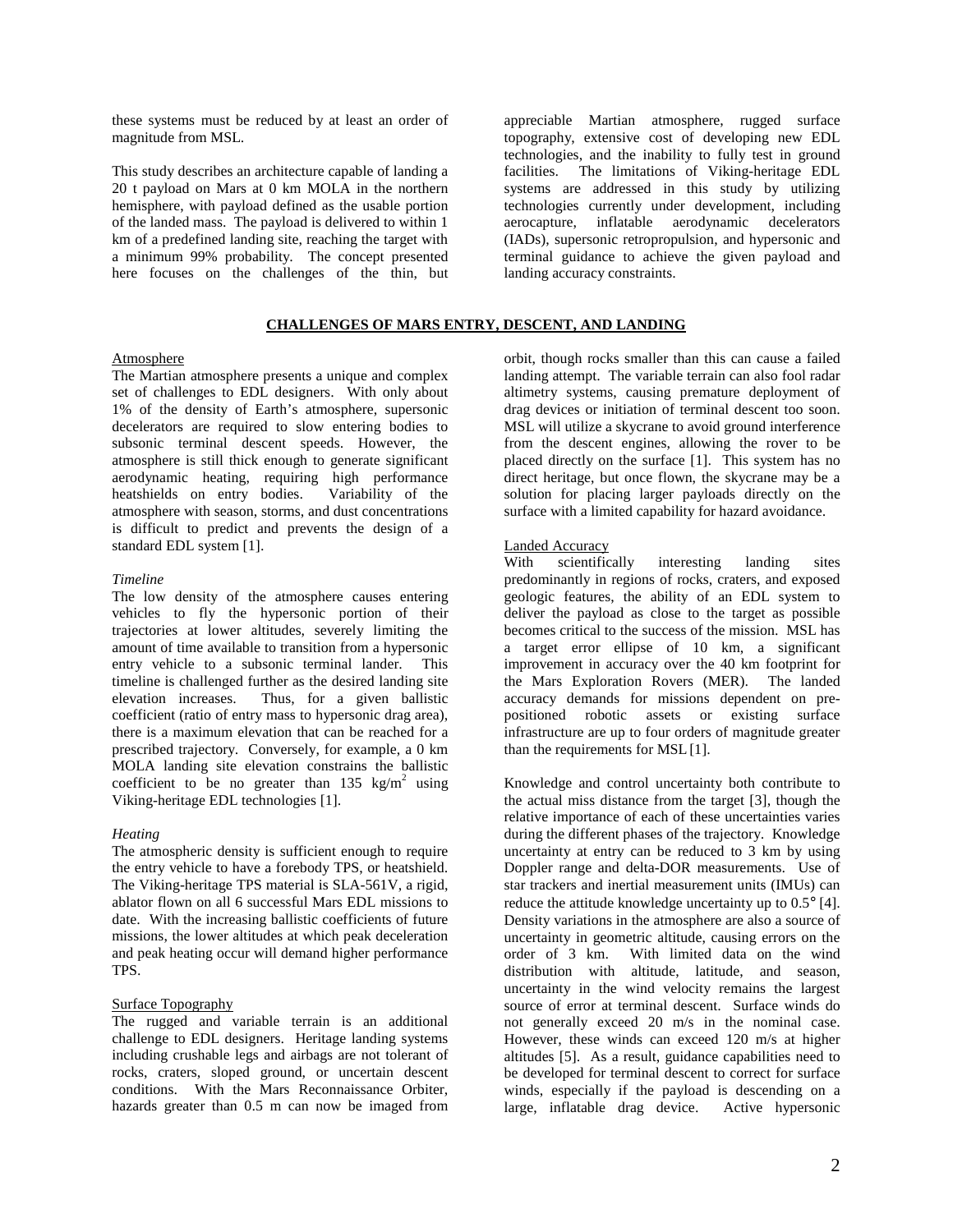guidance needs to be developed to correct for higher altitude dispersions, since small errors early in the trajectory can translate into large downrange errors at the surface.

## Ability to Qualify and Test New EDL Technologies

The expense of the testing and qualification program for Viking has resulted in no comparable technology development programs being attempted since. Many of the proposed solutions to the Mars heavy-payload EDL

## **NOMINAL VEHICLE CONCEPT**

## Entry Vehicle Configuration

The entry vehicle configuration is given in Figure 1. The aeroshell is a 70º sphere-cone (12 m diameter) with a ballistic coefficient of 390.3  $\text{kg/m}^2$ . The payload is surrounded by  $six$  LOX/CH<sub>4</sub> engines used for supersonic propulsive deceleration and terminal descent. Two additional  $LOX/CH<sub>4</sub>$  engines are on the vehicle aftbody for on-orbit velocity changes. Eight RCS thrusters are on the aft perimeter of the backshell for attitude adjustments on orbit and during terminal descent. The fuel and oxidizer tanks are above the payload, surrounding the skycrane bridle container. A 30 m diameter IAD is packaged around the vehicle shoulder. A CG offset mass is installed on the entry heatshield to stabilize the vehicle at a trim angle of attack of approximately 11°. The CG offset mass also increases the ballistic coefficient of the heatshield, ensuring the heatshield does not recontact the entry vehicle after jettison. Pallet lander legs are stored in a folded configuration. A detailed mass breakdown is given in Table 1.

#### EDL Timeline

The nominal trajectory is an aerocapture into low Mars orbit followed by a lifting, guided entry. An IAD deployed at Mach 5 and supersonic retropropulsion initiated at Mach 2 decelerate the vehicle to subsonic conditions. Subsonic terminal propulsion and a skycrane deliver the payload to the surface. A detailed event timeline is given in Figure 2 and continues in Figure 3.

The vehicle approaches Mars on a hyperbolic trajectory with an excess speed of 3.32 km/s. At the beginning of the aerocapture maneuver, the vehicle is traveling 5.94 km/s, entering the atmosphere with a nominal flight path angle of 9.57°. The lift up and lift down entry flight path angles resulting in a desirable post-aerocapture altitude are 9.96° and 8.27° respectively, bounding the allowable error in entry flight path angle for the incoming hyperbolic trajectory. Banked at 45°, the

problem are technologies in early stages of development, with limited testing or computational simulation completed. Ground facilities are unable to simulate the exact conditions of a Mars entry, preventing full testing of systems such as TPS, aerodynamic decelerators, and aeroshell geometries before flight [1]. These limitations will make the fullscale testing and flight qualification of new EDL technologies difficult, resulting in missions flying with increased risk of an EDL system failure.

vehicle passes through the atmosphere and dips to a minimum altitude near 30 km. During aerocapture, the peak stagnation point heat rate is approximately 50  $W/cm<sup>2</sup>$ , and the integrated heat load is 5300 J/cm<sup>2</sup>. The stagnation point heating is used purely to provide a basis for comparison between the trajectories.

Prior to the on-orbit circularization burn, the vehicle is pitched nose up and the aerocapture heat shield is jettisoned. The vehicle is then pitched nose down and performs a circularization burn to place the vehicle in a nominal 200 km orbit. The circularization maneuver requires a  $\Delta V$  of 110 m/s.

Once in orbit, the vehicle performs any necessary systems checks and acquires the current atmospheric conditions. Following check out, the vehicle deorbits with a ∆V of 110 m/s. While a larger deorbit ∆V would place the vehicle on a steeper entry, a smaller  $\Delta V$  was chosen to reduce both propellant and TPS mass. Dispersion analyses demonstrate that the shallower flight path angle does not negatively impact the magnitude of trajectory downrange errors with the implementation of hypersonic and terminal guidance.

At the atmospheric interface (defined at 120 km altitude), the vehicle is traveling approximately 3.4 km/s, with an entry flight path angle of -2.7°. The nominal 45° bank angle was chosen to maximize the control authority of the vehicle throughout the entry. In a low energy scenario, the vehicle can bank to a full liftup trajectory to maximize vertical L/D. Alternatively, downrange travel can be minimized by banking down to 90°. Nominal bank angles higher than 90° result in vehicle impact with the surface. For maximum control authority in cases of dispersed atmospheric and entry conditions, the entry is performed at a nominal bank angle of 45°, allowing for up to 45° of bank angle modulation during hypersonic guided entry.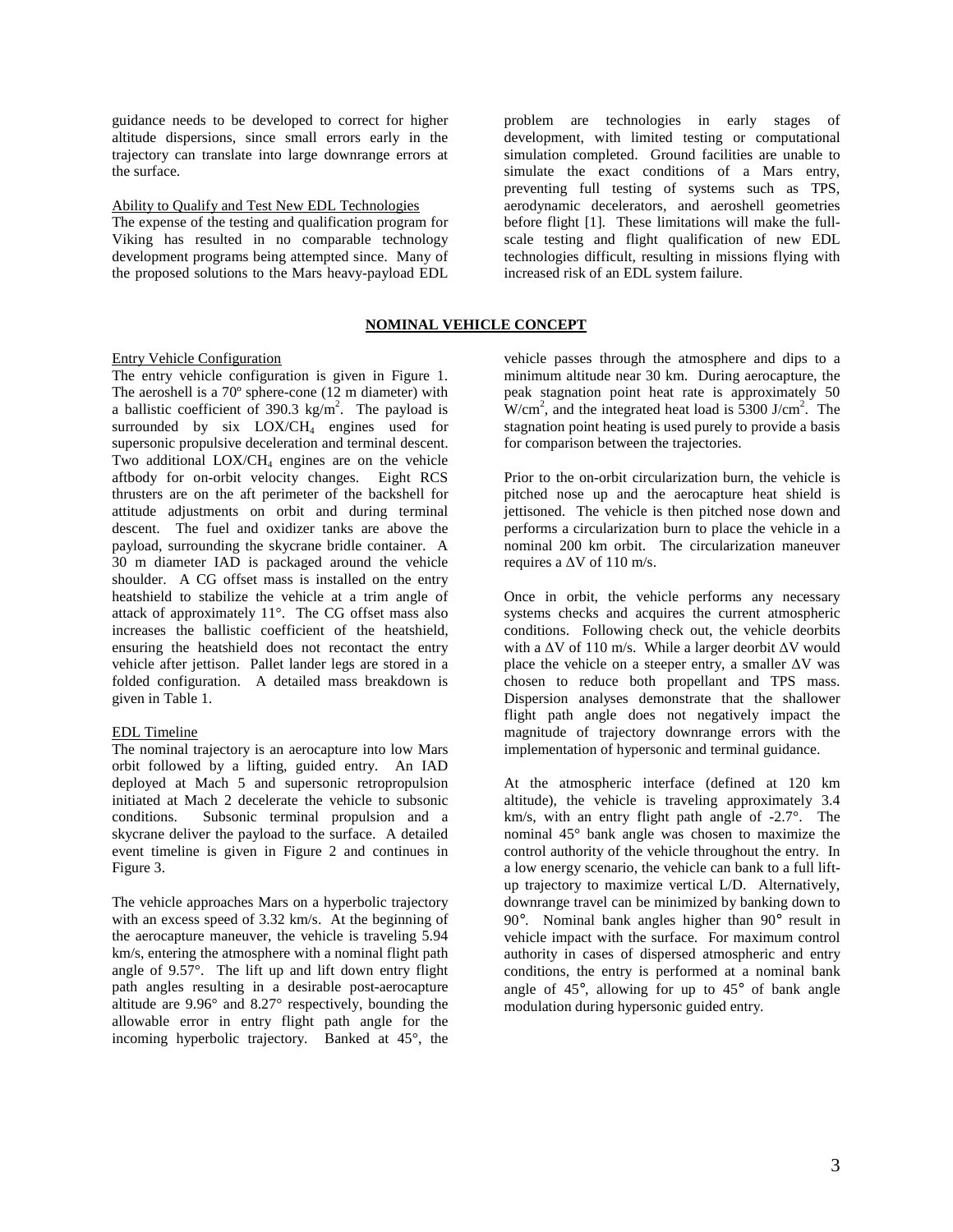

Figure 1: Entry Vehicle Configuration

| Table 1: Entry Vehicle Mass Breakdown |             |                         |                         |           |         |  |  |
|---------------------------------------|-------------|-------------------------|-------------------------|-----------|---------|--|--|
|                                       | Mass $(kg)$ | <b>Mass</b><br>Fraction |                         | Mass (kg) |         |  |  |
| <b>Pre-Aerocapture</b>                |             |                         | <b>Landed Mass</b>      |           |         |  |  |
| TPS (Aerocapture)                     | 5862        | 9.00%                   | Payload                 | 20000     | 30.00%  |  |  |
| Propellant                            | 4506        | 6.92%                   | Power                   | 1172      | 1.80%   |  |  |
| <b>Sub-Total</b>                      | 10368       |                         | 521<br>Avionics & Comm. |           | 0.80%   |  |  |
|                                       |             |                         | Structure (Primary)     | 8142      | 12.50%  |  |  |
| <b>Post-Aerocapture</b>               |             |                         | Landing Gear            | 782       | 1.20%   |  |  |
| Propulsion                            |             | 12.23%                  | <b>Sub-Total</b>        | 30617     |         |  |  |
| Engines & Lines                       | 1254        |                         |                         |           |         |  |  |
| Propellant                            | 6561        |                         | Dry Mass                | 46280     |         |  |  |
| Tanks                                 | 148         |                         | <b>Propellant Mass</b>  | 19113     |         |  |  |
| OMS / RCS                             | 1693        | 2.60%                   |                         |           |         |  |  |
| IAD                                   | 2147        | 3.60%                   | <b>Margin</b>           |           |         |  |  |
| <b>Terminal Descent</b>               |             | 12.35%                  | Dry Mass $(20%)$        | 9256      |         |  |  |
| Propellant                            | 8046        |                         | Propellant Mass (15%)   | 2867      |         |  |  |
| TPS (Entry)                           | 4559        | 7.00%                   |                         |           |         |  |  |
| <b>Sub-Total</b>                      | 24409       |                         | <b>Total</b>            | 77516     | 100.00% |  |  |

The guided hypersonic phase ends with the deployment of a 30 m diameter IAD at Mach 5, resuming a ballistic trajectory. IAD deployment occurs at an altitude of approximately 12.3 km, with peak loading occurring shortly after deployment (4.5 Earth g's). To deploy the IAD, the IAD storage doors mounted on the lower portion of the backshell open, and the torus is simultaneously inflated with gas generators. In 30 seconds, the IAD decelerates the vehicle to Mach 2 at an altitude of 7.9 km. A second, less massive heatshield is used for the entry and is jettisoned with supersonic retropropulsion initiation at Mach 2. Peak heating .

occurs much earlier (around Mach 15), and the heating below Mach 2 is negligible. Therefore, jettisoning the second heatshield does not adversely affect heating and improves the trajectory by reducing the vehicle ballistic coefficient. Supersonic retropropulsion provides retropropulsion provides continuous deceleration until terminal descent guidance takes over at Mach 0.9, approximately 30 seconds later. The nominal downrange traveled from the entry interface to terminal descent guidance engage is 1950 km. The full deceleration profile is given in Figure 4, with the entry phase plotted against entry time t<sub>entry</sub> and the aerocapture phase against aerocapture time, taero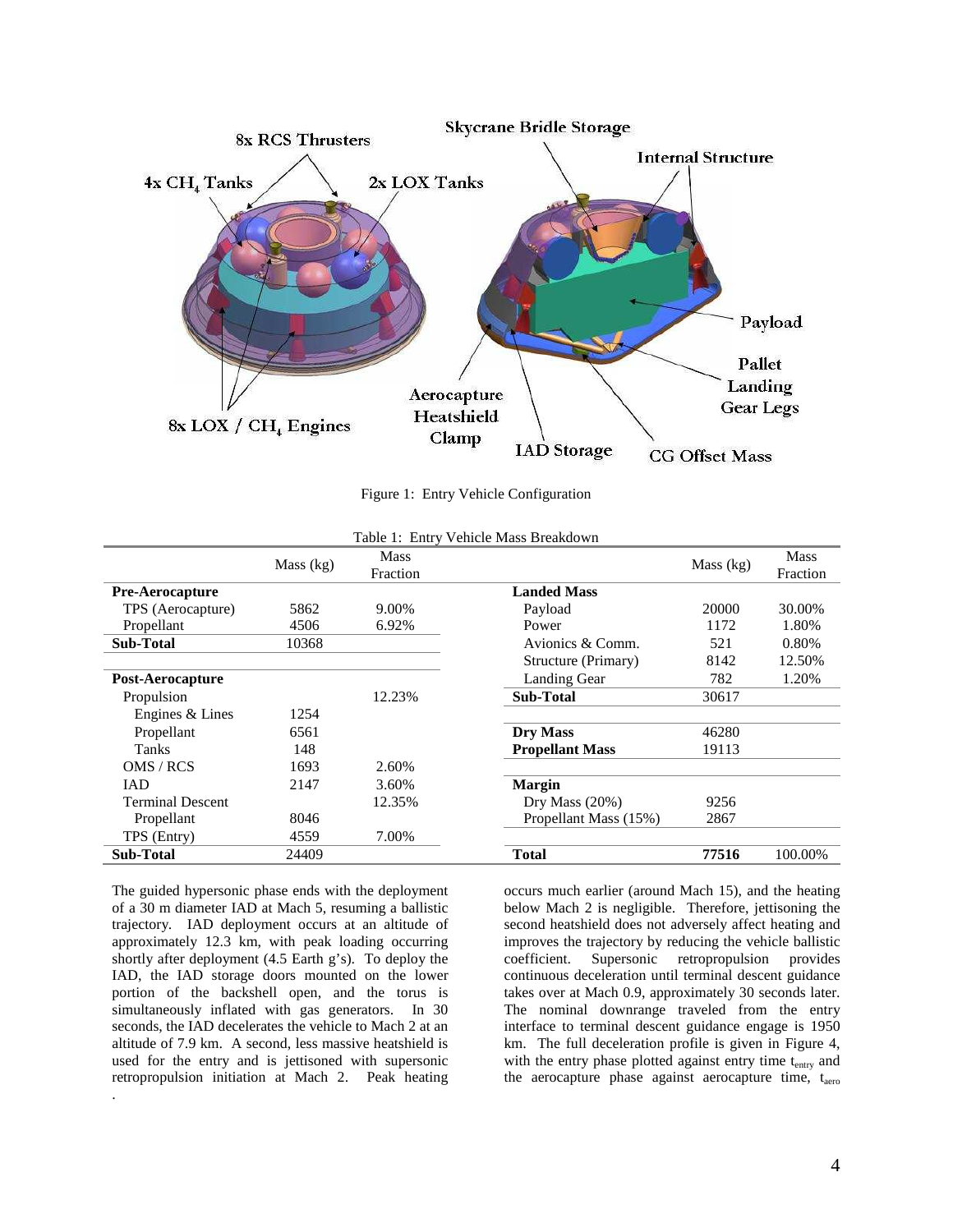

Figure 2: Nominal Aerocapture and Entry Sequence Timeline



Figure 3: Nominal Descent and Landing Sequence Timeline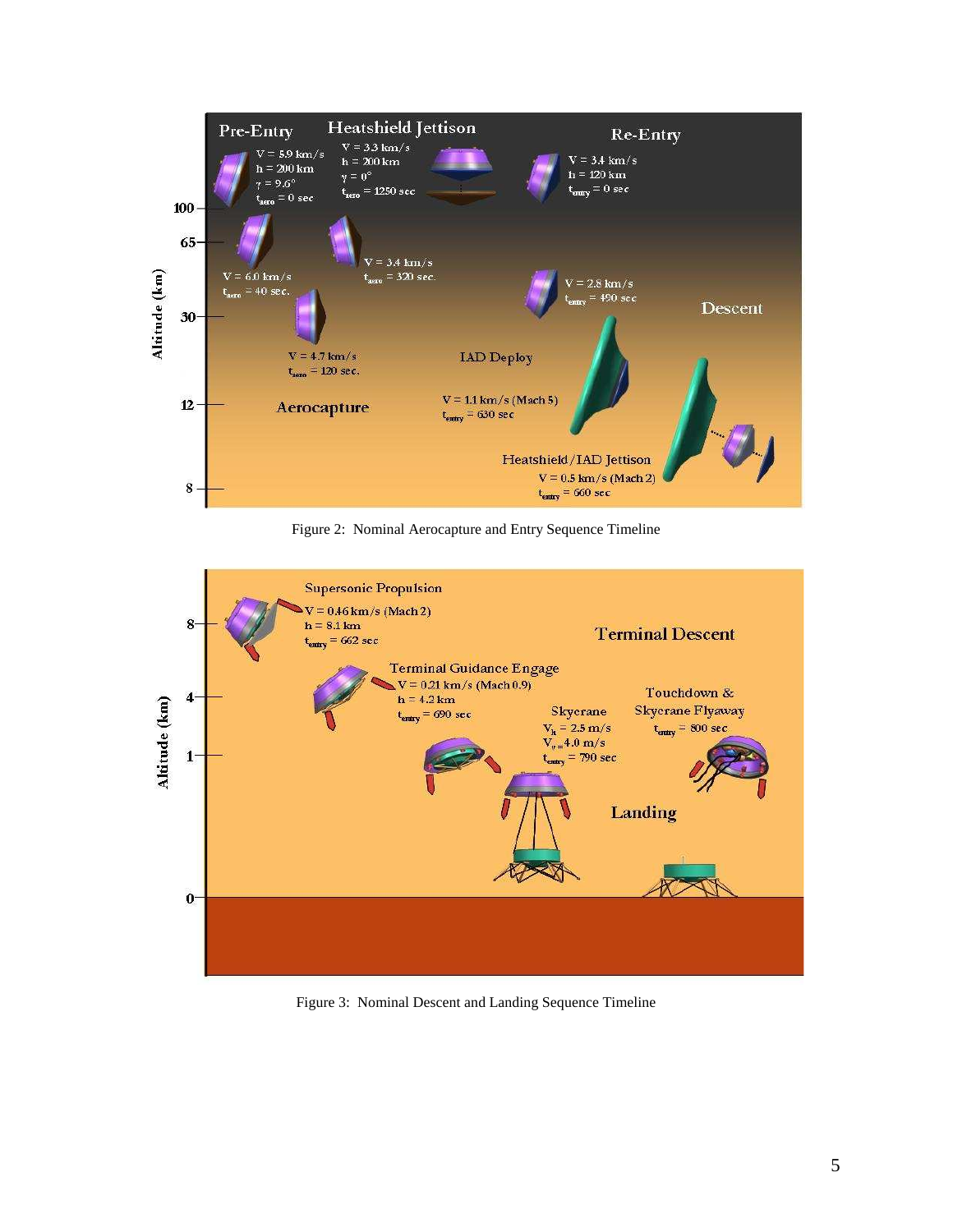

Figure 4: Baseline Deceleration Profile

During terminal descent, the vehicle is propulsively maneuvered, correcting for downrange and crossrange errors from atmospheric variability and winds. At 30 m above the surface, the payload separates from the backshell, deploys the pallet lander legs, and is lowered to the surface at a constant rate of 2.4 m/s, using the 6 engines in the backshell to maintain a position 30 m above the surface. The pallet lander legs are deployed for stability, hazard protection, and shock attenuation as the vehicle reaches the surface. Upon touchdown, the bridle lines are cut, and the skycrane burns the remaining propellant to crash at a safe distance away from the payload landing site.

### Landing Site Selection

A minimum altitude of 0 km MOLA and location in the northern hemisphere were used to select the nominal landing site. Locations satisfying these criteria were visually inspected for craters, smoothness, and elevation gradient, with several potential landing sites identified, circled in Figure 5. To minimize the propellant mass required for the plane change maneuvers required to reach higher latitudes, landing sites closer to the equator were given preference. The most easterly landing site, a region of high geologic activity, was selected as the target landing site, indicated in Figure 5 by the solid black ellipse. This site also removes the potential of obstruction on a posigrade entry, since the surface elevation decreases to the east. The coordinates for the nominal target are 11°N, -65°E.



Figure 5: Topographic Map Showing Candidate Landing Sites (MOLA) [6]

### **EDL ELEMENT OVERVIEW AND TRADE STUDY SUMMARY**

#### Entry Trajectory

Varying the type of entry trajectory results in significant variations in the masses of the TPS, decelerators, propellant, and structure required. To compare a direct ballistic entry, a direct lifting entry, and aerocapture with a lifting entry from low Mars orbit, the vehicle was assumed to be a 10 m diameter 70° sphere cone with a mass of 80 t. The maximum L/D for this geometry is 0.2, with a hypersonic  $C_D$  of 1.7 [8]. The velocity profiles for the three entry types are compared in Figure 6. The benefits of aerocapture and a direct lifting entry can be seen in these profiles; the vehicle is decelerated higher in the atmosphere, resulting in velocities of  $\sim$ 1 km/s at altitudes above 5 km. In contrast, the ballistic entry is not able to sufficiently decelerate the vehicle, resulting in velocities near 3.5 km/s at 5 km MOLA.

The corresponding deceleration and convective stagnation point heating profiles are given in Figure 7. The maximum sensed acceleration during aerocapture and the subsequent entry is 2.6 Earth g's, while the peak decelerations for the ballistic and lifting direct entries are 10.5 and 8.4 Earth g's, respectively. Extensibility of this concept to a mission where acceleration limits are fixed and the ability to wait in orbit for favorable atmospheric conditions support the selection of aerocapture over a direct entry.



Figure 6: Velocity Profile Comparisons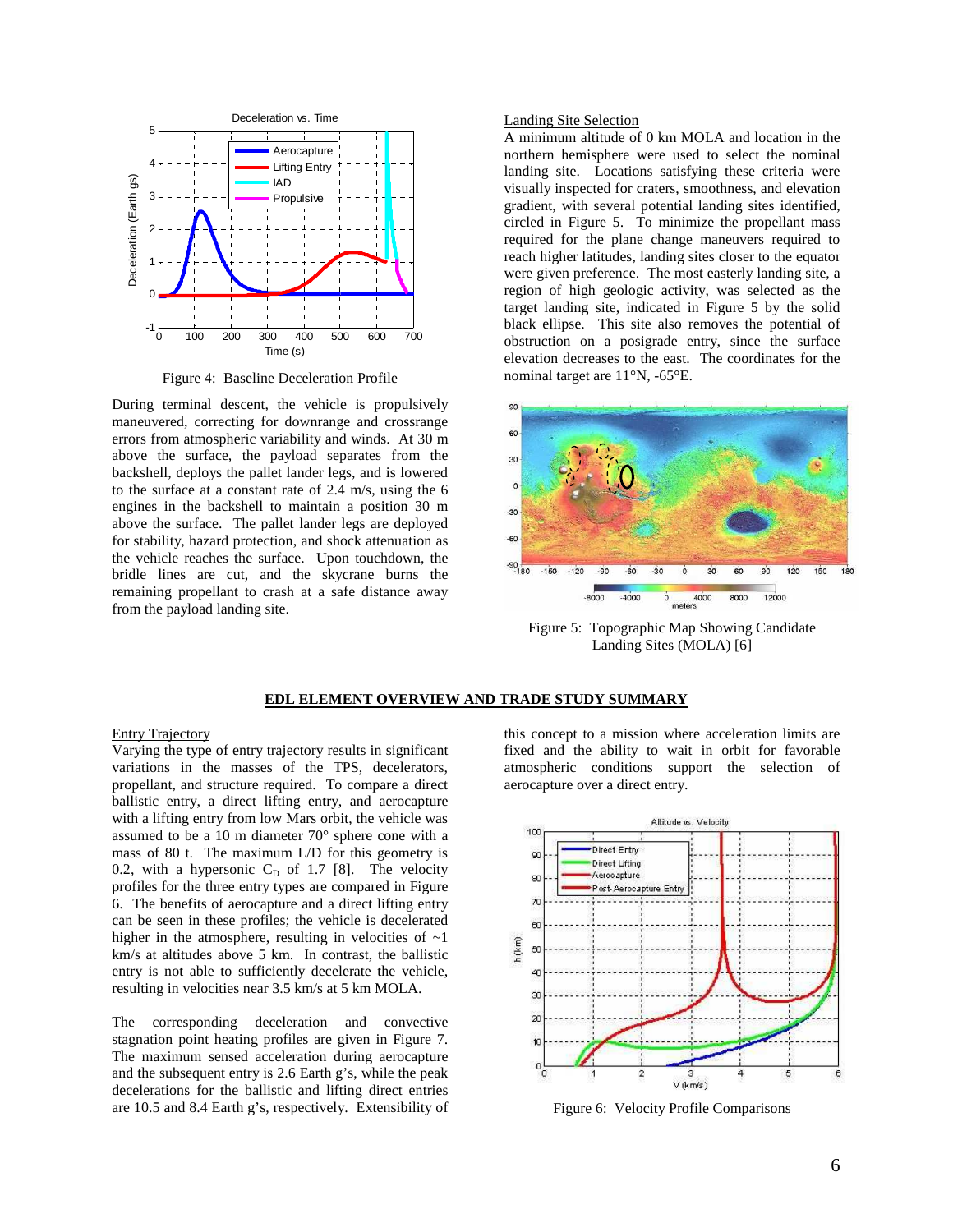

Figure 7: Entry Method Performance Comparison

While aerocapture results in a lower peak heat rate, the total integrated heat load is similar for all three entry types considered. This study baselines aerocapture followed by a lifting entry from a parking orbit over a direct entry, taking advantage of the increased timeline, lower peak deceleration, lower convective stagnation point heat rate, and ability to enter from a parking orbit. While aerocapture has yet to be demonstrated, it was originally planned for Mars Odyssey and could be demonstrated by an upcoming Mars satellite or probe mission of much smaller mass than considered in this study.

#### Aeroshell Geometry

The baseline aeroshell geometry is the 70º sphere cone, a shape flown on all 6 successful Mars lander missions and will be flown for MSL [1]. Arguments for using heritage systems where possible and study results requiring 10-15% higher entry masses for non-bluntbody aeroshell geometries such as ellipsleds and biconics motivated the selection of the 70º sphere cone [2]. The low L/D of this geometry  $(L/D = 0.2)$  was not found to detract from the overall system performance

enough to recommend qualifying an entirely new aeroshell geometry with a higher L/D.

A fixed packing density of  $150 \text{ kg/m}^3$ , based on historical data, was used to size the aeroshell. As the required system mass increased, the aeroshell diameter was increased from 10 m to 12 m to maintain the fixed packing density and a ballistic coefficient below 400  $\text{kg/m}^2$ . The increased diameter of the aeroshell does not allow for the vehicle to fit into the fairing of any existing or planned launch vehicle, requiring on-orbit assembly of both the aeroshell primary structure and TPS. Even with the added complication of on-orbit assembly and integration, the benefit of gaining drag area and volume by increasing the aeroshell diameter was concluded to be acceptable.

#### Attached Inflatable Aerodynamic Decelerators

An IAD is a deployable, mass-efficient device to increase the drag area an entry vehicle for decelerating from supersonic to subsonic conditions. Early investigation of attached IADs was directed towards an Earth entry vehicle operating within the flight envelope of Apollo, with deployment at or below Mach 3 and dynamic pressures above 5000 Pa [9]. For application to Mars EDL, it was of interest to investigate the use of attached IADs at higher Mach numbers and lower dynamic pressures. Small-scale experimental work in the 1960s demonstrated the successful deployment of an attached IAD at dynamic pressures up to 5750 Pa at Mach 3 and as high as Mach 4.4 at a dynamic pressure of 3500 Pa [10]. Limitations on the deployment conditions are based on the materials response and structural integrity of the IAD, unlike supersonic parachutes, which are primarily limited by stability and aerodynamic drag performance [11]. An attached IAD was selected for its superior aerodynamic performance and stability at high supersonic Mach numbers, providing a drag coefficient up to 50% greater than a similar towed decelerator at conditions between Mach 5 and Mach 2 [9].

While IAD technology looks promising for future missions, challenges associated with fabrication, deployment, scalability, and questions about just how large of an IAD is feasible are currently active areas of research [10],[11]. Preliminary aerodynamic calculations indicate that an attached IAD designed to decelerate a 20 t payload at Mars is likely to be between 25 and 30 m in diameter, systems more than an order of magnitude larger in diameter than any IAD tested to date. Additional difficulty remains in where and how to test under Mars-relevant conditions, likely requiring a flight test and qualification program comparable to the Viking BLDT program in the 1970s. An attached IAD has the potential to be a lightweight, efficient alternative to supersonic retropropulsion to increase payload mass to the surface of Mars once the material technology, required testing, and flight performance are better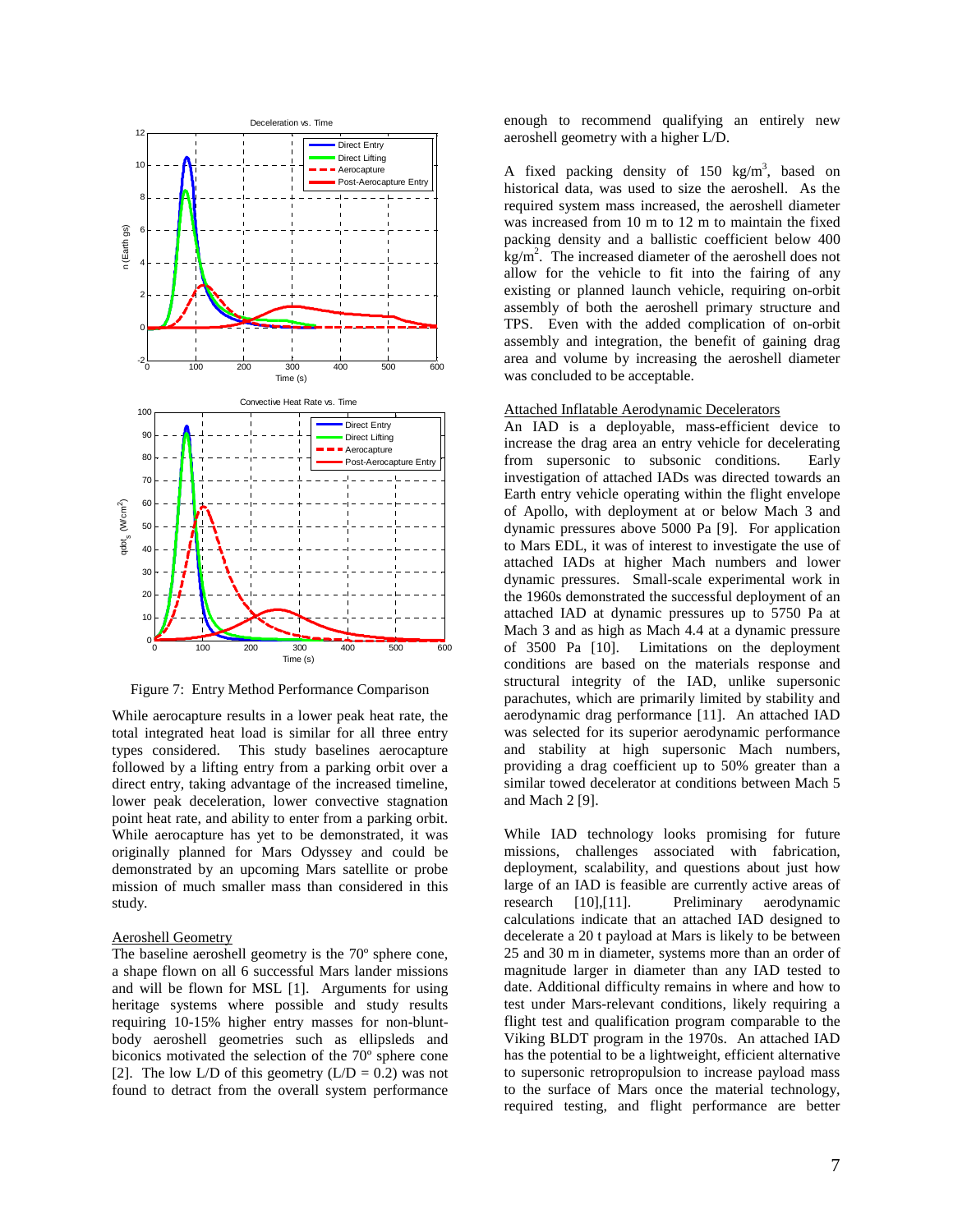understood. For the potential mass advantage of a deployable aerodynamic decelerator over a purely propulsive descent, a 30 m diameter attached IAD, deployed at Mach 5 and used until Mach 2 has been baselined in this study.

# Supersonic Retropropulsion

Supersonic retropropulsion, while never flown, was explored extensively in the 1960s and 1970s for application to planetary EDL as a supersonic decelerator [12]. The experimental work during this time yielded that supersonic retropropulsion, in a configuration with the nozzles at the periphery of the vehicle, could provide propulsive deceleration while maintaining the aerodynamic drag of the blunt body aeroshell, an effect not observed in the subsonic case [12]. The peripheral retropropulsion configuration prevents the portion of the bow shock over the vehicle nose from being disturbed by the nozzle exhaust for low to moderate thrust effort, maintaining a region of high pressure inboard of the nozzles, preserving the vehicle's aerodynamic drag. One test series suggests the possibility of even augmenting the aerodynamic drag by flattening the edges of the bow shock to have the freestream essentially see a drag area larger than the actual vehicle [12].

With less reliance on aerodynamic performance to provide deceleration and fewer challenges in manufacturing and scalability than IADs or parachutes, the maturation and use of supersonic propulsion for Mars EDL is highly feasible in the next 10-15 years as robotic precursor and human surface missions are conceptualized in greater detail. Testing in ground facilities can be done with subscale models, as previous experimental work shows excellent agreement between blunt body configurations of various scale. As with most EDL component testing in ground facilities, not all environmental conditions can be matched. While this technology has a greater mass benefit for payload masses greater than 20 t, supersonic retropropulsion has been included in this concept primarily due to the significant uncertainties in developing and qualifying alternate supersonic aerodynamic decelerator technologies.

# Supersonic and Subsonic Parachutes

To date, all successful Mars missions have used a supersonic disk-gap-band (DGB) parachute to decelerate the entry vehicle to a subsonic terminal velocity, enable the jettison of a heatshield, and provide stability through the transonic regime [1]. While both supersonic and subsonic parachutes were considered in this study, parachutes were found to have no feasible application in the final design, replaced by alternative supersonic decelerator technologies and a fully propulsive subsonic terminal descent.

## *Supersonic Parachutes*

MSL is challenging the performance and qualification limits of the supersonic DGB parachute, flying the largest parachute ever on another planet at 21.5 m in diameter. As payload masses increase, higher deployment Mach numbers and dynamic pressures are required to provide the necessary timeline for transition<br>to terminal descent and landing. While existing to terminal descent and landing. parachute materials place an upper limit on deployment at Mach  $2.7 - 3.0$  [1], the drag performance and stability of the parachute degrade rapidly as the deployment Mach number increases above Mach 2.3, precluding a decision to extend the deployment conditions and parachute diameter for a 20 t payload.

To approximate the diameter for a supersonic DGB parachute to decelerate an 80 t entry vehicle from Mach 3 to 50 m/s, a diameter was interpolated from data for 100 t (130 m diameter) and 50 t (90 m diameter) entry masses [1]. The 80 t vehicle used in this case would require a 114 m diameter parachute, a dimension unrealistic in terms of inflation time, fabrication, and testing. While IADs share similar problems with fabrication, inflation time, and testing, the need for a decelerator at Mach numbers above Mach 3 without degrading drag performance with increasing Mach number led to the selection of an attached IAD for the baseline configuration over a supersonic parachute.

## *Subsonic Parachutes*

Heritage EDL systems typically stage to a subsonic parachute to keep the aeroshell stable at subsonic velocities and remove the last remaining energy of the entry vehicle in preparation for landing. A study for an 1800 kg payload, 4.57 m diameter aeroshell, and landed altitude of +2.5 km MOLA required subsonic parachute diameters between 43.1 m and 57.2 m [2]. This study has a payload mass of 20 t, requiring an impractical or infeasible subsonic parachute drag area. While this dimension could be reduced by a staged or clustered system, the complexity of such a system of subsonic parachutes poses an additional failure potential and would be difficult or impossible to test and qualify on Earth. Accordingly, the subsonic descent and landing phase in this study are purely propulsive.

## Skycrane / Landing Gear

The rugged Martian topography, particularly in regions of scientific interest, requires lander missions to have a shock attenuation system. Additionally, the thin atmosphere and size of the payload require propulsive terminal descent, resulting in significant interaction of the exhaust plumes with the ground. Four types of landing systems have been designed to handle these challenges at Mars: crushable legs (Viking, Phoenix), airbags (Mars Pathfinder (MPF), MER), a skycrane (MSL), and pallet landing gear [13].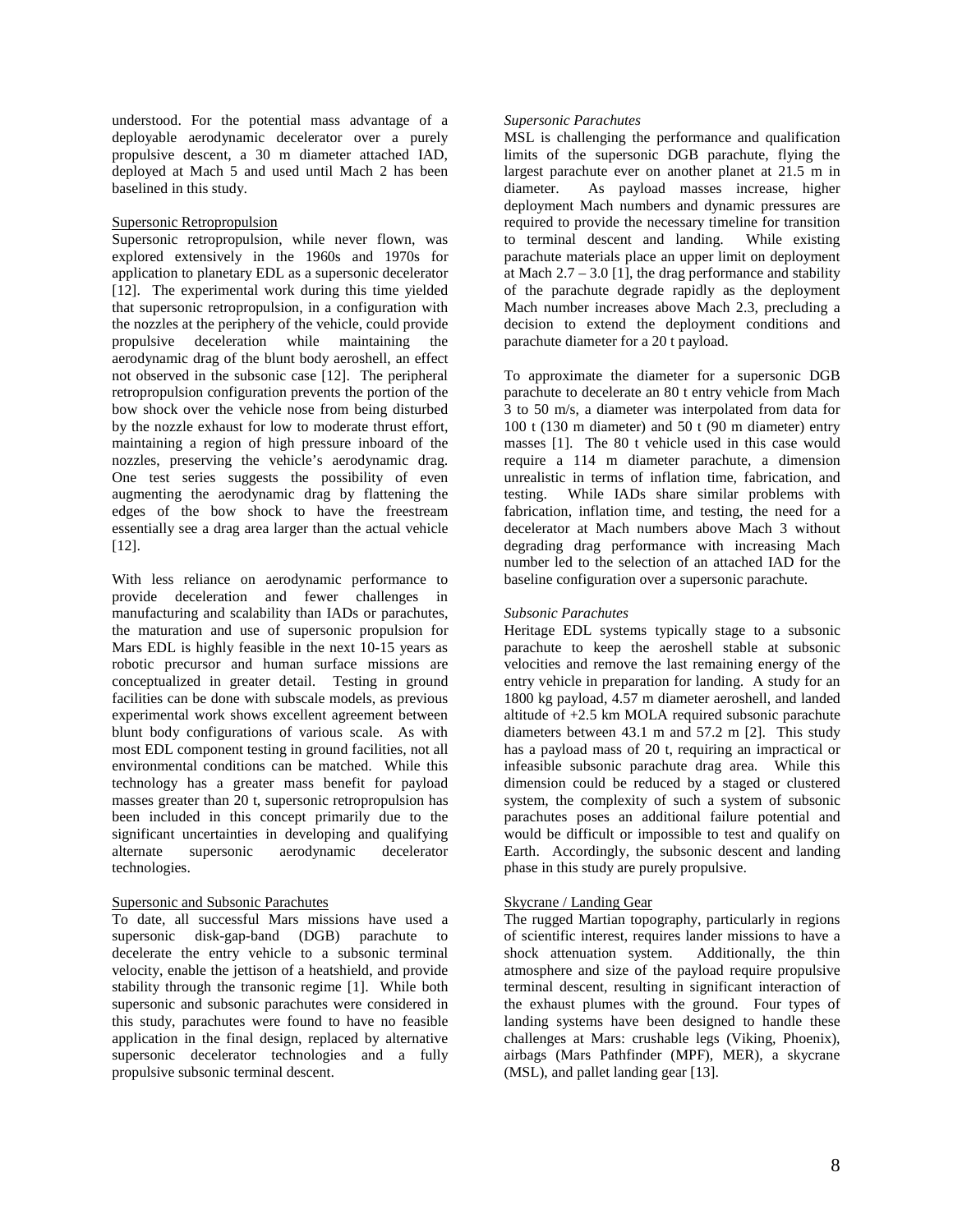The multi-legged crushable landing gear is flight proven from Viking and Phoenix. However, the landing gear leaves the payload suspended up to several meters above the ground and is susceptible to failure if one of the legs catches on a nearby rock during touchdown. Airbags, while successfully used on MPF and MER, are complex and fragile, with a high risk of failure if the release conditions are slightly off-nominal. The pallet system deploys cable-stayed outriggers, or legs, to increase its footprint and keep the payload closer to the ground. Each leg has a degree of freedom to rotate about its fixed "knee" when contact is made with the ground, and upon doing so they each pull attached cables through hollow deformable tubes. The system is capable of landing on terrain up to 30° in slope with a 1 m hazard clearance and vertical and horizontal velocities of 4 m/s and 2 m/s, respectively [13]. The skycrane will be flown for the first time on MSL, though the bridle system has heritage from MER. While propulsively

expensive, the skycrane places the payload directly on the surface and has limited hazard avoidance, capabilities unique among the mentioned landing systems.

This configuration uses a combination of the skycrane and the pallet landing system. The propulsion system for the skycrane is the same throttleable system in the backshell used for supersonic and terminal descent. This combination allows for a controlled descent rate, avoids problems of plume interaction with the ground and the payload, and provides the ability to touchdown away from crippling terrain hazards at the target landing site. The inclusion of the pallet landing gear allows for a minimum descent rate of 2.4 m/s and places the payload closer to the ground than traditional landing gear. A comparison of the EDL configuration presented in this study to Viking, MER, and MSL is given in Table 2 below.

Table 2: Comparison with Other Mars Robotic Missions [1]

|                                         | Viking | <b>MER</b> | <b>MSL</b> | This Study |
|-----------------------------------------|--------|------------|------------|------------|
| Entry Mass (kg)                         | 992    | ~2830      | 3600       | 75516      |
| Aeroshell Diameter (m)                  | 3.5    | 2.65       | 4.5        | 12.05      |
| Packing Density (kg/m <sup>3</sup> )    | 118.5  | 235.5      | 187        | 150        |
| Ballistic Coefficient ( $kg/m2$ )       | 64     | 94         | 142        | 390.3      |
| $L/D_{max}$                             | 0.18   | $\Omega$   | 0.24       | 0.2        |
| Peak Heat Rate $(W/cm2)$                | 26     | 44         | 136        | 1200       |
| $3\sigma$ Error Ellipse Major Axis (km) | 280    | 80         | 12.5       |            |
| Landing Site Elevation (km MOLA)        | $-3.5$ | $-1.4$     |            | 0          |

## **EDL MODEL**

## Atmosphere Model

The atmosphere model was developed by Seiff [17] following the Viking and Mars 6 missions in the 1970s. The model is given in the reference as tabulated data for temperature, pressure, density, and gravitational acceleration as a function of altitude, up to 100 km. The Seiff atmosphere model used is for the northern hemisphere in the summer season at latitudes below 60º. The surface density at 0 km is  $1.56 \times 10^{-2}$  kg/m<sup>3</sup>. All atmosphere conditions at altitudes below 0 km are assumed to be equivalent to conditions at 0 km. 0 km is defined relative to the Mars reference ellipsoid developed by Christensen in 1975 [18]. The surface conditions (conditions given for 0 km) were determined by translating surface measurements from Viking 1 (-1.5 km), Viking  $2$  (-2.5 km), and Mars 6 (+1.3 km) to equivalent conditions on the reference ellipsoid.

Seiff also includes a characterization of cool and warm models for the summer season, which vary from the nominal model by  $\pm 10$  K. For the cool model, the surface pressure is set to the minimum measured surface pressure from the Viking landers. For the warm model, the surface pressure is set to the maximum. The

resulting density profiles differ from the nominal atmosphere by approximately 5% near the surface and 50% at high altitude. The cool and warm atmospheres are tabulated every 4 km, up to 100 km. These offnominal atmospheres are used to develop the atmospheric dispersions applied in the Monte Carlo analysis.

## Trajectory Model

All trajectory analysis was completed using an independently developed MATLAB-based 3-DOF tool. The equations of motion assume a spherical, nonrotating Mars and a point mass for the entry vehicle. Atmospheric interface is defined at 120 km altitude. Two velocities are defined, one with respect to the planet surface and one with respect to the atmosphere, allowing wind effects to be included in the planar direction integration. Both vectors are defined in a planet-centric frame, with the z-axis in the radial direction and the x-axis such that the velocity with respect to the planet is always in the xz-plane. Wind velocity is assumed to lie only in the xy-plane [14]. Aerodynamic forces are relative to the vehicle-sensed atmosphere and are independent of the planet surface.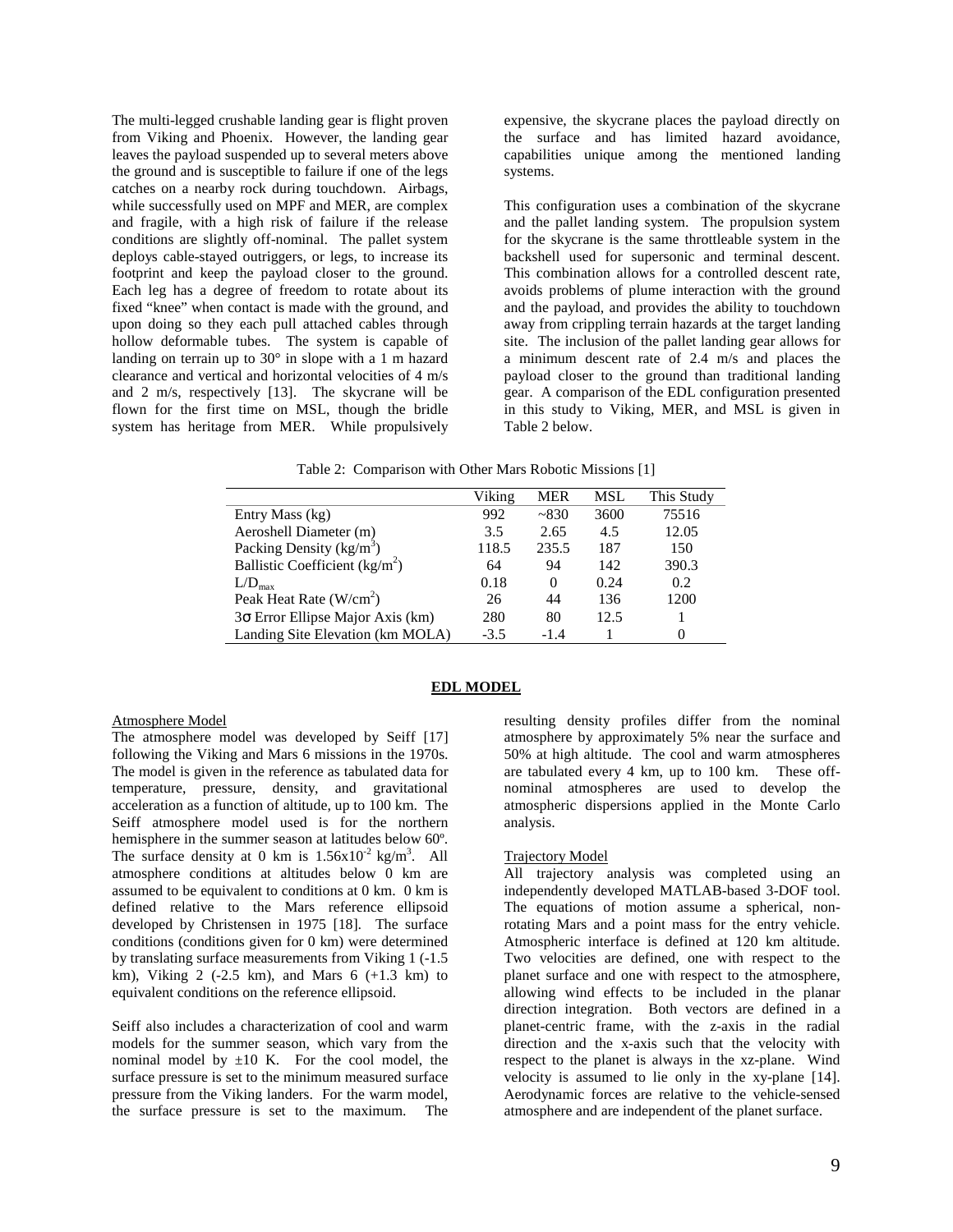To run the trajectory model, the simulation requires initial trajectory and state conditions of mass, velocity, altitude, and flight path angle. A simulation time span is input, as well as specification of event termination conditions and a desired downrange target for the hypersonic guidance algorithm. The model is capable of halting at a specific altitude, Mach number, and at deployment or jettison events. The trajectory code outputs the integrated parameters specified in the initial conditions as functions of time for the entire trajectory.

The stagnation point heating profile is generated using the Sutton-Graves stagnation point convective heat rate relation with the Mars-specific constant  $1.9027 \times 10^{-4}$  $(\text{kg/m}^3)^{1/2}$  [15]. This approximation assumes purely convective, laminar heating and the effective nose radius to be nearly equal to the geometric nose radius. The total integrated heat load is approximated using trapezoidal integration of the heat rate over time. Radiative heating is estimated from an analytic expression developed by Tauber and Sutton [16]. However, the velocities at which the vehicle performs aerocapture remain consistently below 6 km/s, and combined with low densities in the range of altitudes considered  $(30 - 100 \text{km})$ , the resulting radiative heat rate represents only 1% of the total heat rate and is neglected in most cases.

#### Hypersonic Active Guidance

In the nominal simulation, a constant bank angle of  $45^{\circ}$ throughout the entry results in initiation of the terminal descent phase at 1949 km downrange and 4.21 km altitude. An active "predictor-corrector" hypersonic guidance algorithm was implemented to correct any deviations from the nominal trajectory resulting from uncertainties in the vehicle state and atmospheric conditions. Every 50 seconds, the guidance algorithm assesses the current vehicle state and simulates the remaining portion of the trajectory with a nominal, no wind atmosphere through to landing with bank angles varying from 0 to  $75^{\circ}$  at  $15^{\circ}$  increments. The algorithm then commands the best bank angle until the next update 50 seconds later, evaluating the highest bank angles first. For trajectories falling short of the downrange target without a bank angle change, the algorithm detects the energy deficit early in the trajectory and adjusts accordingly.

## Supersonic Deceleration

#### *Attached IAD*

An IAD is deployed when the vehicle enters a "Mach-q box" bounded by Mach 5.0 and a dynamic pressure of 4000 Pa. Inflation of the IAD was assumed to occur instantaneously in this analysis and any instabilities and residual oscillations associated with the deployment have also been neglected. The attached IAD is used until the vehicle decelerates to Mach 2, at which point, the IAD is jettisoned.

#### *Supersonic Retropropulsion*

At Mach 2, the retropropulsion phase is initiated and decelerates the vehicle to Mach 0.9, the condition for the initiation of the terminal guidance algorithm. The model applies the aero-propulsive effect of increased drag area caused by firing the 6 retronozzles in the backshell into the opposing freestream. The assumed increase in effective drag area due to preservation of the blunt body aerodynamic drag is a factor of 3, aggressively based on experimental data for a similar retropropulsion configuration [12]. A constant thrust magnitude of 300 kN, assumed to act directly opposite the vehicle velocity, is used in this phase, evenly divided between the 6 engines. The configuration of engines at the aeroshell periphery causes the vehicle to tend toward its axisymmetric trim angle of attack at 0º.

## Terminal Descent and Guidance

The terminal descent is composed of two phases: approach and vertical descent. Approach begins at the end of the supersonic retropropulsion phase at Mach 0.9 and ends at an altitude of 30 m above the landing target. At this point, the vehicle transitions from approach to vertical descent with the skycrane. The propulsive stage of the skycrane remains at a constant altitude 30 m while the payload is lowered on bridles to the surface at a constant rate of 2.4 m/s.

# *Approach Phase*

The algorithm employed during the approach phase is an optimal guidance algorithm by D'Souza for planetary landing [20]. The feedback control law relates the required thrust to the state vector and the remaining time at every point along the trajectory. This algorithm avoids problems of sensitivity to initial guesses characteristic of two-point boundary value problems by using an analytically derived expression of the control law.

The terminal descent constraints are a final altitude of 30 m, a final velocity magnitude of 0 m/s, a required propellant mass less than 9000 kg, and a maximum thrust magnitude less than 500 kN. Within the specified tolerance  $(1\times10^{-7})$ , the guidance algorithm converges to the target every time. However, the solutions found in this study are considered feasible only if the propellant mass and maximum thrust constraints have not been violated.

The required thrust magnitude is between 255 and 345 kN and is maximized at both the start and end of the approach phase, as shown in Figure 8. Without weighting the total time of the descent, the first trajectory selected by the algorithm does not stop 30 m above the surface. Increasing the weighting parameter to prevent violation of the altitude constraint forces the vehicle to reach the target more quickly with a higher initial downrange velocity.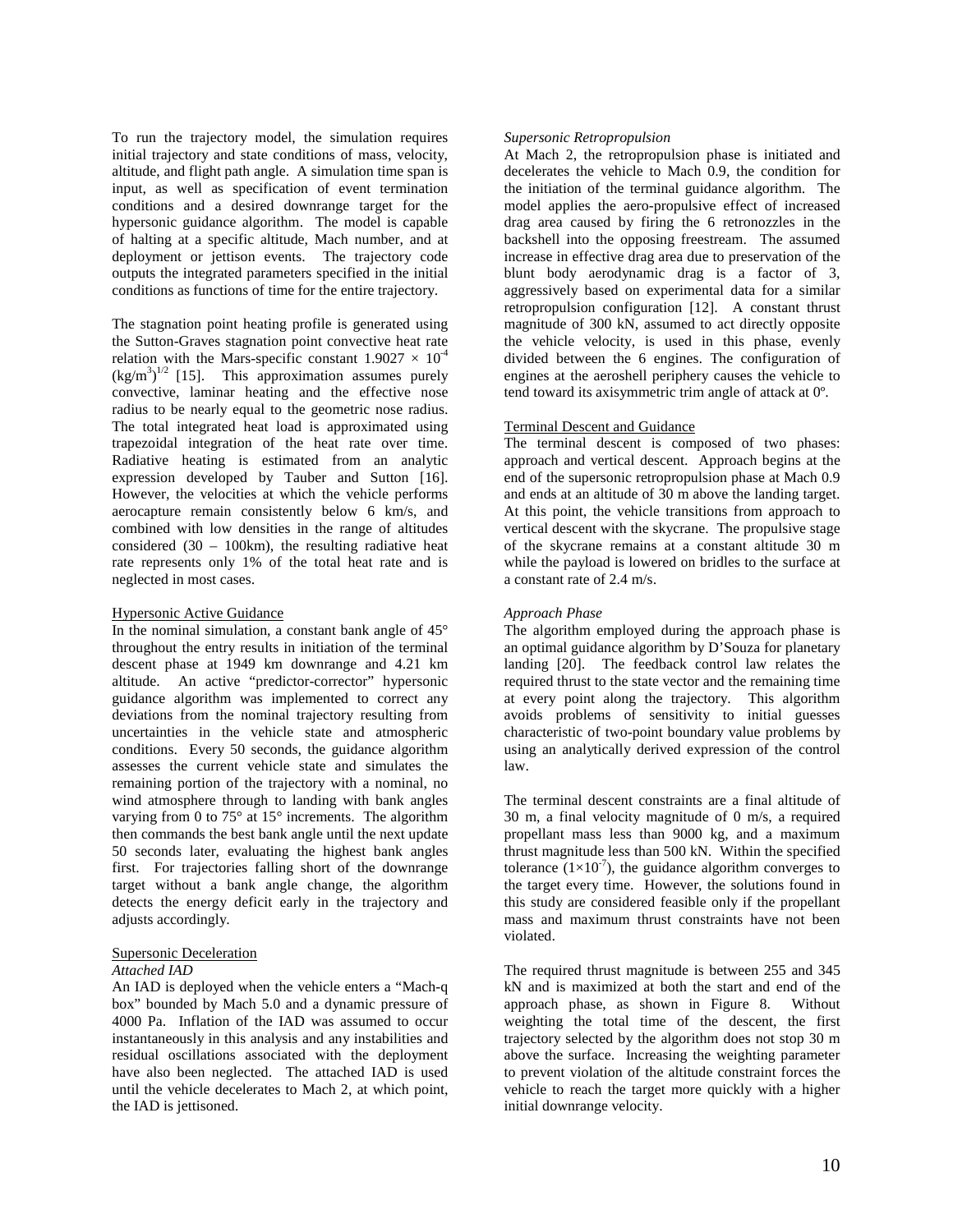

Figure 8: Nominal Terminal Descent Thrust Profile

## *Vertical Descent*

At the end of the approach phase, the vehicle begins lowering the payload out of the backshell to the surface. Assuming the skycrane platform remains a constant 30 m above the ground, the skycrane – lander system is modeled in static equilibrium. The lander descends and touches down at 2.4 m/s, a rate similar to past Mars missions utilizing landing gear [1]. Due to the height of the payload with the landing gear deployed (5.3 m), the actual descent height is only 24.7 m, corresponding to a vertical descent time of 10.3 seconds. Once the lander reaches the surface, the bridles are cut, and the propulsive stage flies away. A 15% margin is applied to the entire propellant mass, providing the skycrane with the capability to crash at a safe distance away from the payload.

## **DISPERSION ANALYSIS**

A first-order Monte Carlo analysis was performed to demonstrate the robustness of the nominal trajectory and EDL system configuration. Dispersions were applied to the vehicle's initial state, atmospheric conditions, and winds. In the analysis, the entry flight path angle was varied using a normal distribution, with a mean at the nominal entry value and a 3σ value of 0.04°. Dispersions to the initial vehicle state assumed a 2% accuracy of the deorbit burn, resulting in a maximum entry flight path angle variation of 0.03° and a maximum velocity variation of 20 m/s.

The atmospheric temperature and density profiles were varied over the ranges for the low and high pressure atmospheres specified by Seiff [17]. For the low pressure atmosphere, the density is  $\sim$  5% less than the nominal atmosphere near the surface and  $\sim$  50% less than the nominal near the edge of the atmosphere. The high pressure atmosphere is similar, with the density  $\sim$ 5% higher near the surface and  $\sim$  50% higher in the upper atmosphere. The density profile is normally distributed about the nominal profile. The 3σ value was normalized to  $\pm 1$ , with any value generated outside those bounds reset to the nearest boundary.

The vehicle was also subjected to dispersions in wind velocity and direction. Winds on Mars can be as high as 140 m/s near the 60°N latitude line [5]. However for the 11°N maximum latitude of interest for the descent profile, the winds are significantly less, on the order of 20 m/s. Also, surface winds remain under 20 m/s with 99% confidence across the entire planet. Under these conditions, the wind was assumed to vary uniformly over a range of 0 to 20 m/s. The wind direction was uniformly dispersed, allowing for the wind vector to act in any direction in the xy-plane.

In the hypersonic phase, out-of-plane wind effects were assumed to be negligible. The lifting body is capable of

mitigating the effect of small side forces due to the wind through biased bank angle modulation. A heading change on the order of 0.1° can compensate for kilometers of wind-induced crossrange error. Wind effects during terminal descent were accounted for both in-plane and out-of-plane.

With these dispersions, 800 entry cases were simulated to demonstrate the robustness of the entry vehicle design to entry state errors, atmospheric variability, and winds. The Monte Carlo analysis was performed from the entry interface to Mach 0.9, the condition for terminal guidance initiation. Final conditions, including altitude and downrange, values were logged, and the extremes of the dispersions were passed to the terminal guidance algorithm to demonstrate a valid descent and landing.

More than 99% of the cases reached Mach 0.9 conditions, allowing the terminal descent guidance algorithm to safely land the vehicle within the desired footprint without exceeding the propellant and thrust limits. Figure 9 shows the altitude and downrange for each case at terminal guidance start. The terminal descent guidance algorithm targets a distance 15 km downrange from terminal descent engage. The cases marked by squares all reached the target landing site, indicated by the triangle, without exceeding maximum thrust or propellant usage constraints. The cases marked by diamonds and outside of the highlighted terminal descent corridor failed to meet one of these two constraints during terminal descent.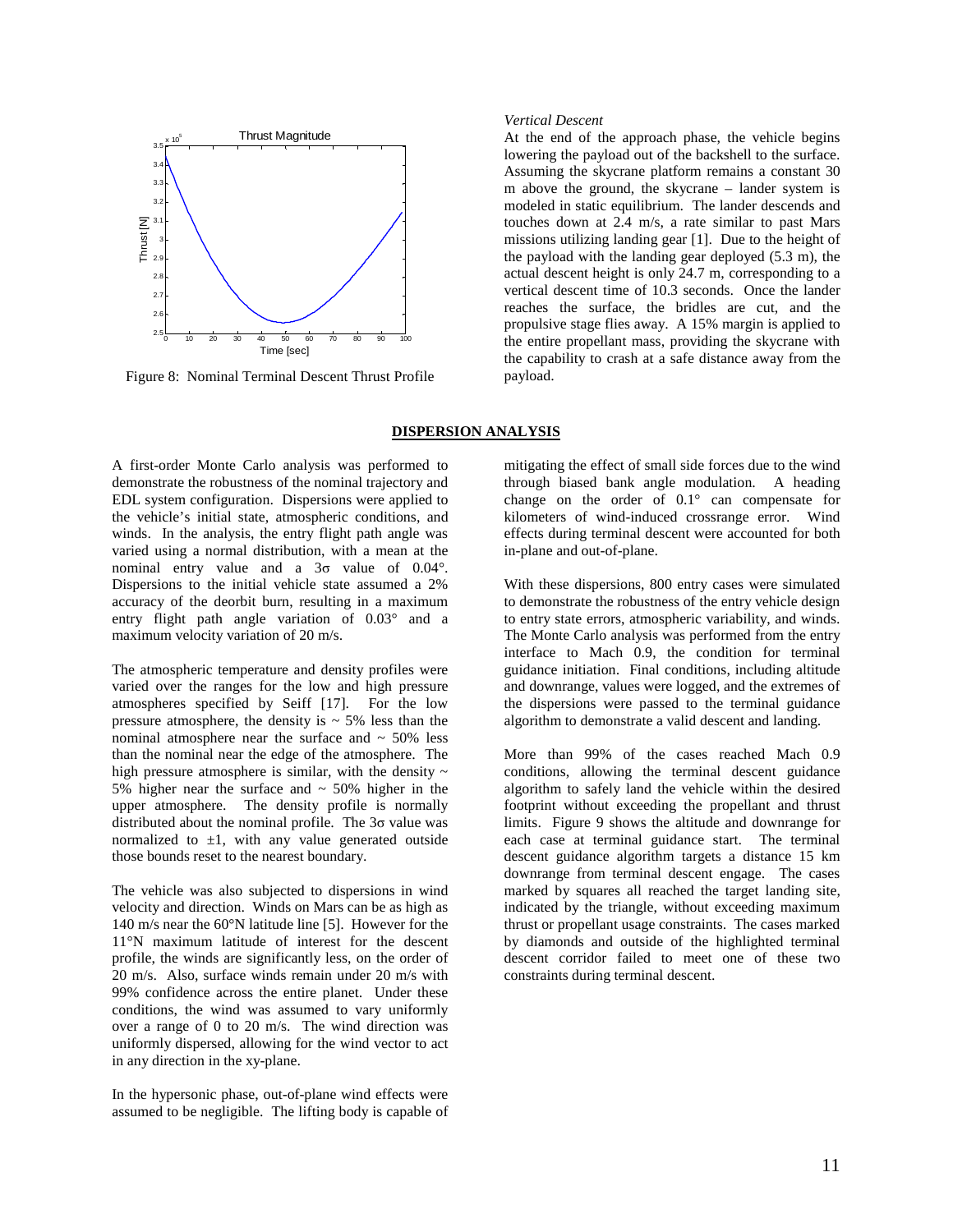

Figure 9: Terminal Descent Initiation Conditions for all 800 Cases

The cases that overflew the target in downrange and did not reach Mach 0.9 above 1 km MOLA were cases flying through a high density atmosphere coupled with large dispersions on entry flight path angle and winds. With the increased density, the dynamic pressure at Mach 5.0 exceeded the maximum allowable dynamic pressure for IAD deployment. If the guidance algorithm predicts IAD deploy at Mach 5.0, and the actual deploy does not occur until later, the vehicle loses significant altitude and gains significant downrange distance prior to initiation of the terminal descent phase. The resulting landing accuracy, with the selected dispersions, is 99.13%.

## **VEHICLE SIZING**

It was assumed that prior to aerocapture that avionics, communication, and power are provided by a service module or transit stage as specified by ESAS / DRM [22],[23]. Following separation of the entry vehicle from the transit stage, the entry vehicle is dependent on the communications and avionics hardware in the payload. Aggressive growth margins of 20% and 15% were applied to the vehicle dry mass, including the payload, and the required propellant mass respectively. The resulting payload mass fraction is approximately 30%. The detailed mass breakdown is given in Table 1.

#### Propulsion

The propulsion system for EDL uses a total of 8 LOX/CH<sup>4</sup> engines, with two engines for aerocapture and on-orbit maneuvers and six engines for propulsive deceleration and terminal descent.  $LOX/CH<sub>4</sub>$  is the baseline as these systems are being developed for lunar and Mars exploration missions, both human and robotic. The engine sizing assumes an  $I_{sp}$  of 350 seconds [22],[23]. The engine dry mass is calculated from a regression analysis for conceptual LOX/CH<sub>4</sub> engines from thrust vs. mass data [22]. The total mass of the propulsion system includes propellant required for aerocapture maneuvers, supersonic retropropulsion, terminal descent, and the skycrane landing sequence, as well as insulated fuel and oxidizer tanks and engine dry mass. Total propulsion system mass is 2208 kg, including propellant.

#### IAD

The mass for the 30 m diameter attached IAD is estimated using a structural merit function developed by Anderson, Bohon, and Mikulas [25] for aerodynamic decelerators. The merit function relates structural and aerodynamic performance parameters to determine the relative decelerator efficiency. Using this merit function, the mass of the IAD, including fabric and structure is 1130 kg. The gas generator for deployment is sized to the dynamic pressure required at deployment conditions, and when combined with the storage structure for the IAD, the supplementary systems total 1017 kg. The total IAD system mass is 2147 kg.

## TPS

In place of performing a 1-D heat transfer analysis, the TPS sizing relied on a historical mass estimating relation based on the integrated heat load, shown in Figure 10. The historical data is from ablative TPS designs for Viking, MPF, and MER. As this concept has two atmospheric phases, two separate heatshields are used, with the aerocapture heatshield jettisoned after the circularization maneuver. The mass estimates given in Table 1 include both the TPS material and the underlying structure, with the potential need for ballast absorbed into a global margin on the vehicle dry mass.



Figure 10: Historical TPS Mass Fractions

Recent aerothermodynamic studies for the MSL entry vehicle, including flight environment uncertainties, predict a stagnation point integrated heat load of 2300  $J/cm<sup>2</sup>$ . For the 70 $^{\circ}$  sphere cone aeroshell geometry and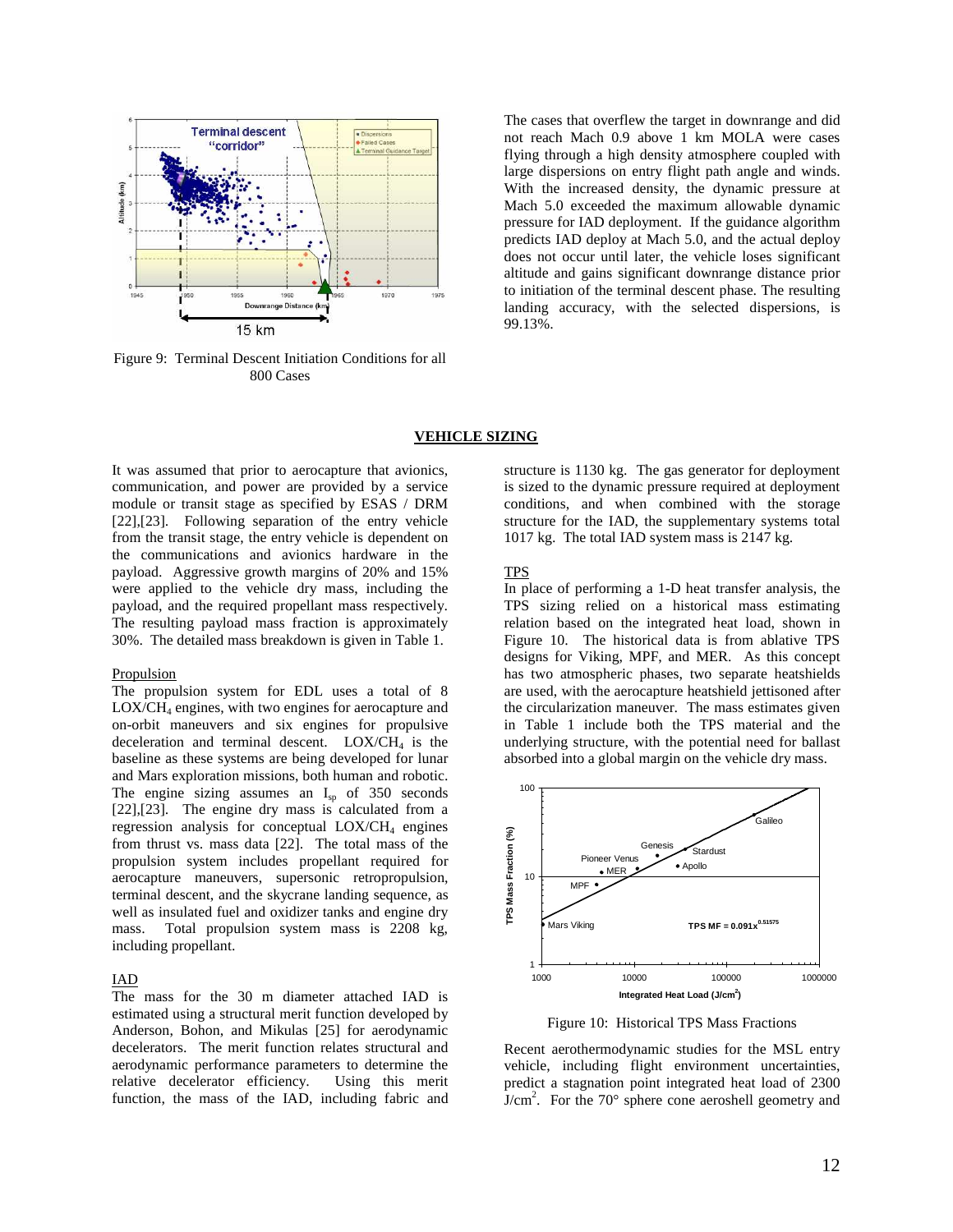relatively high angle of attack (~15°), the leeward shoulder experiences much higher heat loads than the nose, on the order of  $6500$  J/cm<sup>2</sup> as compared to 2300  $J/cm<sup>2</sup>$  at the nose. A scaling relationship adapted from the MSL configuration to this concept shows the integrated heat loads for this design are likely to reach values of the order of  $15000$  J/cm<sup>2</sup> [27].

The high angle of attack moves the stagnation point and augments turbulent flow transition, resulting in an increase in heating, possibly exacerbated by the existence of heatshield gaps [28]. Transient localized heating due to RCS interactions caused by the bank angle modulation maneuvers also exists and contributes to heating on the backshell. All these effects combined support the selection of honeycomb-packed SLA-561V on the backshell as well as the forebody, instead of a spray-on version. A linear regression using heritage values of peak heat load [1] suggests that the required aerocapture heatshield TPS thickness, using SLA-561V, is approximately 4.09 cm. While recent testing and analysis has raised concerns with the performance of SLA-561V, the material performance was not in question at the time of this study.

The specification of an ablative TPS material was made by comparison to MSL and prior Mars robotic missions, the aerothermal environment experienced during EDL, and the lack of a requirement for reusability. As mentioned above, SLA-561V is the baseline TPS material for the concept developed in this study, though other candidate materials such as PICA are likely better suited for the expected aerothermal environment. PICA was not sized in this case. The inability to manufacture a single piece of these materials large enough to cover the entire aeroshell base area will require panels of the material to be integrated in sections [24]. The uncertainty of the effect of gaps between the sections and the difficulty in integrating these sections has not

been considered here. The TPS mass fraction for aerocapture is 9%, and the TPS mass fraction for the subsequent entry from a 200 km parking orbit is 7%. Comparing with Figure 10, these mass fractions agree with those from historical missions, considering all missions except Viking used a direct entry, experiencing higher heating conditions than those for aerocapture.

## Power

Prior to aerocapture, the entry vehicle separates from the transit stage and begins to power the necessary EDL systems from onboard lithium-ion batteries. The mass estimate given in Table 1 includes the batteries, wiring harness, power control units, regulators, and converters. Assuming a conservative power density of 0.15 kWhr/kg and a 3 kW total power allotment with margin, the Li-ion batteries can support the entry vehicle for a maximum of 12 hours between separation from the transit vehicle and power-up of the payload on the surface.

## Avionics and Communications

The avionics and communications system is assumed to be similar to the systems specified for MSL. Included is hardware for command, control, data handing, guidance, navigation, communications, tracking, and spacecraft health monitoring [23]. An X-band radio system with one high-gain and two-low gain antenna was assumed to be aboard the spacecraft to utilize the Deep Space Network for communication with Earth [22]. By percentage, the mass allocated for avionics and communications is 0.8% of the vehicle dry mass.

### **Structures**

The primary structure is estimated as an aggressive 12.5% of the vehicle dry mass, including the aeroshell, payload support structure, and mechanical systems for the skycrane, deployments, and jettison events. The pallet landing gear is sized as 1.2% of the dry mass [29].

## **CONCLUSIONS**

Mars missions of the coming decades, both human and robotic, will require landed masses an order of magnitude greater than any Mars EDL mission to date. This study outlined a concept capable of delivering a 20 t payload to a landing site at 0 km MOLA in the northern hemisphere with a landed footprint no larger than 1 km. The design presented utilizes aerocapture, hypersonic guidance, an attached IAD, supersonic retropropulsion, terminal descent guidance, a skycrane, and pallet landing gear to achieve these goals. The combination of these technologies results in a landing accuracy of 99.13%.

Each element of the design addresses EDL challenges unique to Mars: the thin atmosphere, surface hazards, landing accuracy, and the cost and ability to develop and qualify new EDL technologies. Aerocapture reduces the peak heating and eliminates the propellant mass needed for propulsive orbit insertion. The aeroshell is a Vikingheritage 70° sphere cone. The attached IAD and supersonic retropropulsion, in tandem, decelerate the vehicle to subsonic conditions and increase the timeline for executing terminal descent and landing. The hypersonic guidance and terminal guidance deliver the payload to the selected landing site, even with significant dispersions applied to the atmosphere, winds, and entry conditions. Lastly, the skycrane provides limited hazard avoidance capability, and coupled with pallet landing gear, can deliver the payload safely on sloped and rugged terrain.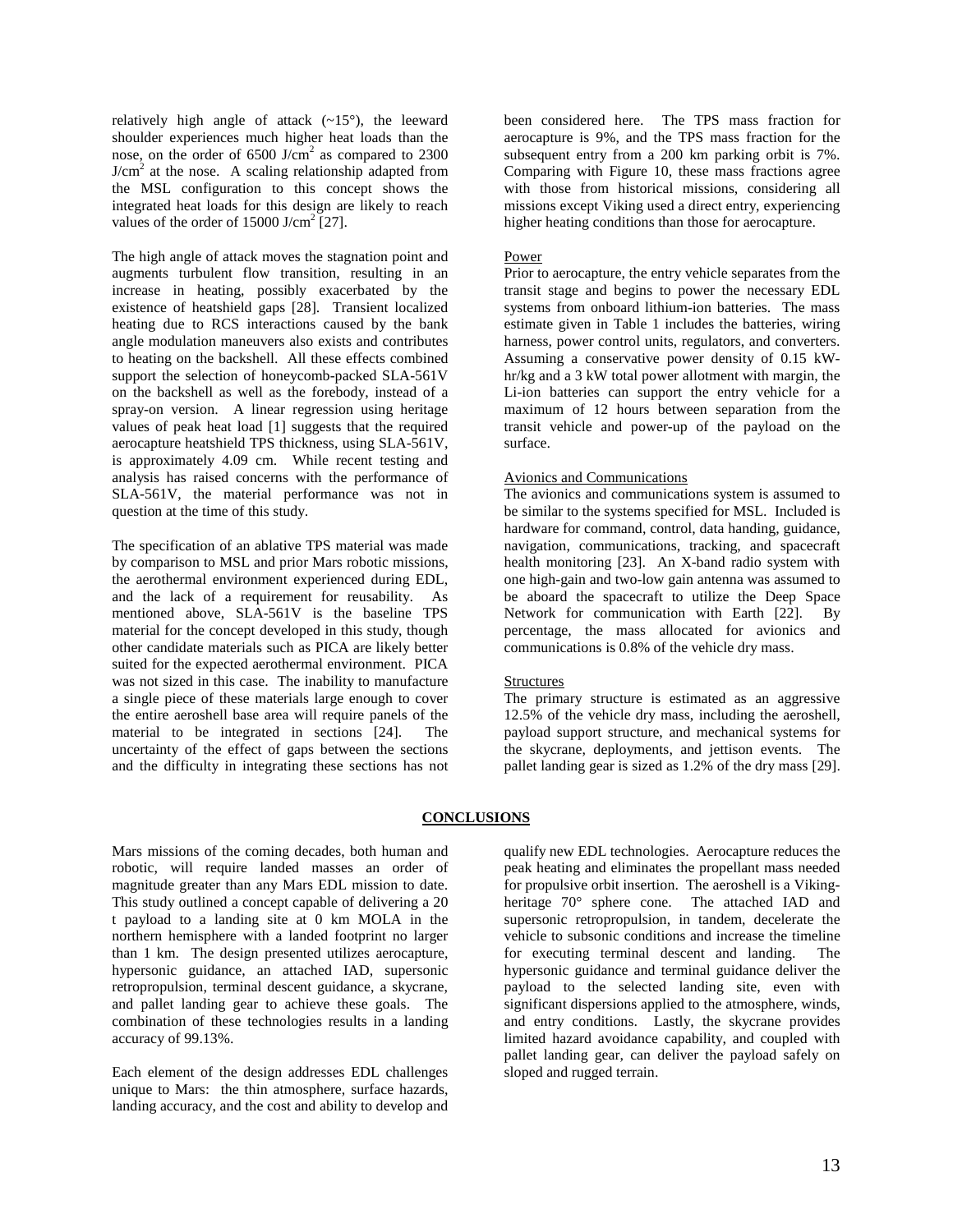The concept presented in this study requires extensive cost and long-term planning to develop. Vikingheritage EDL systems will be operating at, or even exceeding, their qualifications for MSL, reaffirming the need for new EDL technologies. This study recommends the development of more robust guidance

algorithms, aerocapture, IADs and supersonic retropropulsion, the qualification of new and existing TPS materials at higher heat rates, and on-orbit assembly. While this collection of technologies is extensive, their development is imperative in enabling the next phases of Mars exploration.

# **REFERENCES**

- [1] Braun, R., Manning, R., "Mars Exploration Entry, Descent, and Landing Challenges," *Journal of Spacecraft and Rockets*, Vol. 44, No. 2, March-April 2007, p. 310-323.
- [2] Cruz, J., Cianciolo, A., Powell, R., Simonsen, L., Tolson, R., "Entry, Descent, and Landing Technology Concept Trade Study for Increasing Payload Mass to the Surface of Mars," 4<sup>th</sup> International Symposium on Atmospheric Reentry Vehicles and Systems, Arcachon, France, March 2005.
- [3] Wolf, A., Graves, C., Powell, R., Johnson, W., "Systems for Pinpoint Landing at Mars," *Advances in the Astronautical Sciences*, Vol. 119, Jan. 2005, pp 2677-2696.
- [4] Wolf, A., Tooley, J., Ploen S., Ivanov, M., Acikmese, B., Gromov, K., "Performance Trades for Mars Pinpoint Landing", 2006 IEEE Aerospace Conference, Big Sky, MT, IEEEAC 1661, March 2006.
- [5] Kaplan, D., "Environment of Mars," NASA Technical Memorandum 100470, Houston, TX, 1988.
- [6] Goddard Spaceflight Center, Topographic Map from the Mars Orbiter Laser Altimeter (MOLA). NASA, URL: http://ssed.gsfc.nasa.gov/tharsis/Mars\_topograph y\_from\_MOLA/ [cited 15 March 2007].
- [7] Hall, J., "An Overview of the Aerocapture Flight Test Experiment," AIAA Atmospheric Flight Mechanics Conference & Exhibit, Monterey, CA, AIAA 2002-4621, August 2002.
- [8] Moss, J., Blanchard, R., Wilmoth, R., Braun, R., "Mars Pathfinder Rarefied Aerodynamics: Computations and Measurements," *Journal of Spacecraft and Rockets*, Vol. 36, No. 3, 1999, pp 330-339.
- [9] Gillis, C., "Deployable Aerodynamic Decelerators for Space Missions," *Journal of Spacecraft and Rockets*, Vol. 6, No. 8, Aug. 1969, p.885 – 890.
- [10] Bohon, H., Miserentino, R., "Attached Inflatable Decelerator (AID) Performance Evaluation and Mission-Application Study," Journal of Spacecraft and Rockets, Vol. 8, No. 9, Sep. 1971, p. 952 – 957.
- [11] Guy, L., "Structural and Decelerator Design Options for Mars Entry," *Journal of Spacecraft and Rockets*, Vol. 6, No. 1, Jan. 1969, p.44 – 49.
- [12] Korzun, A., Cruz, J., Braun, R., "A Survey of Supersonic Retropropulsion Technology for Mars Entry, Descent, and Landing, " 2008 IEEE Aerospace Conference, Big Sky, MT, IEEEAC 1246, March 2008.
- [13] Graf, J., Thurman, S., Eisen, H., Rivellini, T., Sabahi, D., "Second Generation Mars Landed Missions," Jet Propulsion Laboratory/California Institute of Technology, Aerospace Conference, IEEE Proceedings, Vol. 1, 2001, pp 243-254.
- [14] Regan, F., Anandakrishnan, S., Dynamics of Atmospheric Re-Entry, AIAA Education Series, Washington, D.C., 1993.
- [15] Sutton, K., Graves, R., "A General Stagnation Point Convective Heating Equation for Arbitrary Gas Mixtures," NASA TR R-376, Washington, D.C., Nov. 1971.
- [16] Tauber, M., Sutton, K., "Stagnation-Point" Radiative Heating Relations for Earth and Mars Entries", J*ournal of Spacecraft,* Vol. 28, No. 1, 1991, pp. 40-42.
- [17] Seiff, A., "Post-Viking Models for the Structure of the Summer Atmosphere of Mars," *Adv. Space Res*, Vol. 2, 1982, p. 3-17.
- [18] Christensen, E.J., *Journal of Geophysics*, Vol. 80, 2909, 1975.
- [19] Johnson, A., Klumpp, A., Collier, J., Wolf, A., "Lidar-Based Hazard Avoidance for Safe Landing on Mars", *Journal of Guidance, Control, and Dynamics*, 0731-5090 Vol. 25, No. 6, 2002, pp. 1091-1099.
- [20] D'Souza, C., "An Optimal Guidance Law for Planetary Landing", *AIAA Guidance, Navigation and Control Directorate*, New Orleans, LA, paper AIAA-1997-3709, Aug. 1997.
- [21] Smith, R., Mease, K., Bayard, D., Farless, D., "Aeromaneuvering in the Martian Atmosphere: Simulation-Based Analyses," *Journal of Spacecraft and Rockets*, Vol. 37, No. 1, 2000, pp. 139-142.
- [22] Hoffman, S., Kaplan, D., "Human Exploration of Mars: The Reference Mission of the NASA Mars Exploration Study Team," NASA Special Publication 6107, July 1997.
- [23] National Aeronautics and Space Administration, "NASA's Exploration Systems Architecture Study," NASA TM-2005-214062, November 2005.